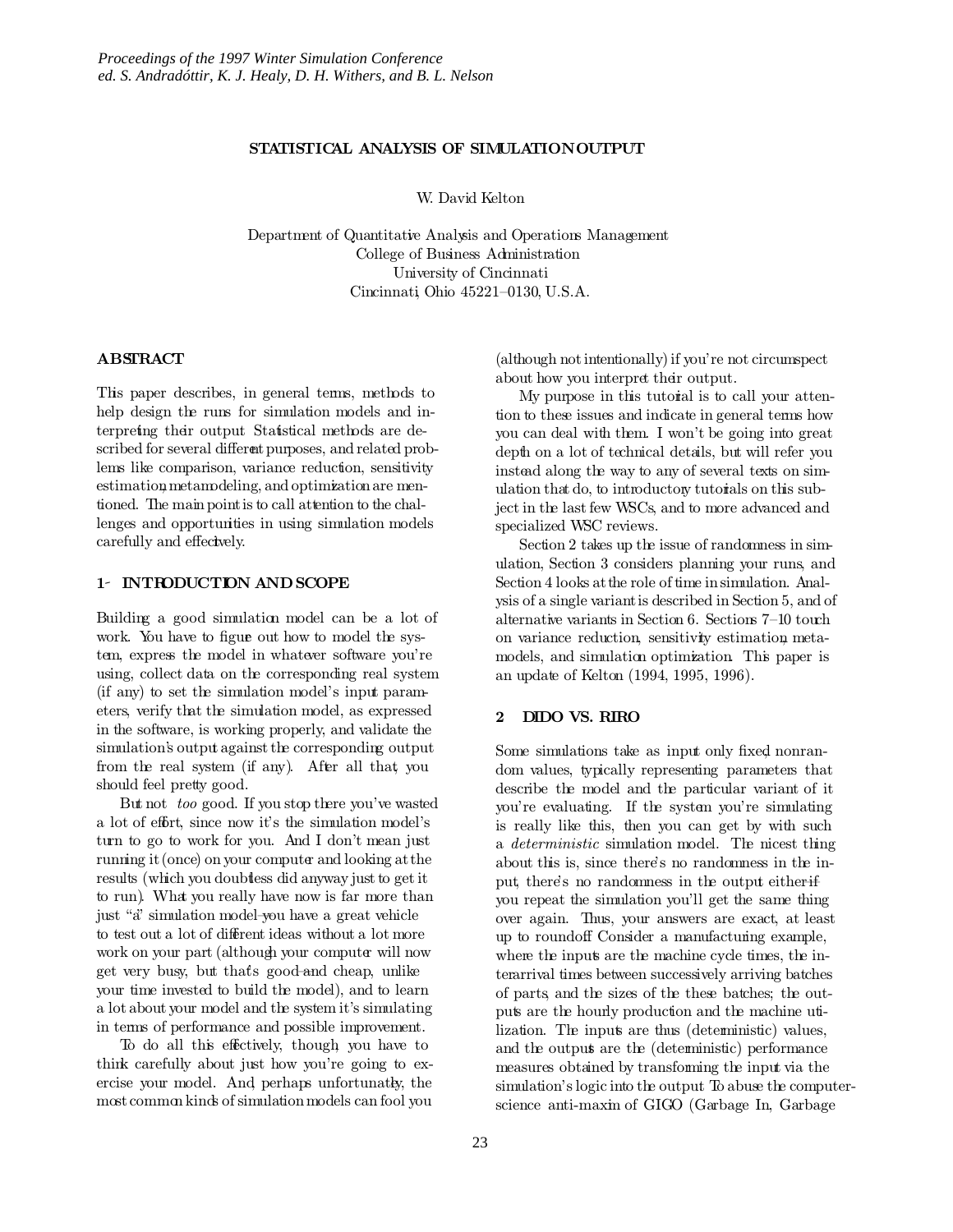Out), this situation might be called DIDO (Deterministic In, Deterministic Out). You might still have to make a lot of different runs, but for the purpose of evaluating a lot of different input-parameter combinations rather than to deal with uncertainty in the output.

But many (maybe most) systems involve some kind of uncertain, random input, so realistic simulation models ought to provide for such variable input as well; these are called stochastic simulation models. In fact, ignoring randomness in the input can make for dangerous errors in the simulation output. For instance, even in simple queueing models, which form the basic building blocks for a lot of simulations, the averages (expected values) of output performance measures like queue length and waiting time depend directly on the variance (as well as other things) of the service-time distributions. So ignoring randomness actually gets you the wrong answer, rather than just complicates your life. Besides, you might be interested in the output's randomness itself—like variability in hourly production. Of course, if you put random stuff into the simulation logic it's going to give you random stuff out—RIRO. Reconsider the same manufacturing example, except now the inputs are probability distributions for the three quantities, regarded as random variables. The simulation proceeds by "drawing" realizations from the input probability distributions and transforms them into an observation on each of the (unknown) output distributions.

The purpose of such a simulation is to learn (infer) something about these unknown output distributions, like maybe their expected values, variances, or probabilities on one side of some fixed tolerances. But all you get from one run of a stochastic simulation is a single observation on each of the output distributions, from which you obviously can't tell much about the governing output distribution (especially if, by unluck of the draw, you got an unusual value of the output under its distribution).

So you have to think of a simulation run's output on some performance measure as a single observation on the output distribution; something very different could just as well have happened, just as something very different could just as well have happened on some other day in the actual manufacturing facility. Thus, you have to take care to perform the right kinds of simulation runs (design the simulation experiments) and do the right kinds of statistical analyses on the output data generated from the simulation. The rest of this tutorial will indicate some of the issues involved in these statistical questions as they apply to output data from a stochastic simulation.

## 3- EXPERIMENTAL DESIGN, OR THE SIM-ULATION AS TOMATO

Regardless of the type of simulation you have, you need to think ahead of time about exactly what scenarios you'll be asking your model to evaluate. Sometimes this is easy, having been specified by executive fiat or being just plain obvious. But most of the time it's not so clear, and you'll find yourself wondering what values the input parameters should take, and in what combinations with each other. You might also want to know what the effect is of changing some input parameter, and perhaps whether the effect of such a change might depend on (interact with) where the other parameters are set.

In these situations, formal experimental-design procedures can be of great help; you just need to think differently about them in the context of a simulation model. Traditionally, the "experiment" is some kind of physical situation; an agricultural experiment might be aimed at evaluating the effect of factors like different seed hybrids, fertilizers, and watering schedules on the yield of tomatoes, so a tomato-growing experiment with different factor-level combinations would be carried out and the results analyzed. The only things different about a simulation experiment are that you have a computer program rather than a tomato plant, the responses are the output measures like hourly production and machine utilization rather than yield of tomatoes, and the input factors are parameters like mean cycle times, variance of interarrival times, and maximum batch sizes, rather than seed hybrid, fertilizer, and watering (I guess another difference is that sometimes simulations run faster than tomatoes grow). So you can design the simulation experiment in the same way, and analyze it similarly as well in terms of measuring effects of factors and interactions among them.

Big simulations usually involve a lot of input factors, and you'll have to do some paring down of their numbers before you can do a workable analysis. For this purpose there are several factor-screening designs to help separate which factors matter (and should thus be retained as factors) and which ones don't (which should be frozen at some reasonable values and eliminated as factors).

For more on experimental design in the simulation context, see chapter 12 of Banks and Carson (1984), Cook (1992), Hood and Welch (1992), Chapter 12 of Law and Kelton (1991), Ramberg et al. (1991), Swain and Farrington (1994), and Sanchez (1994).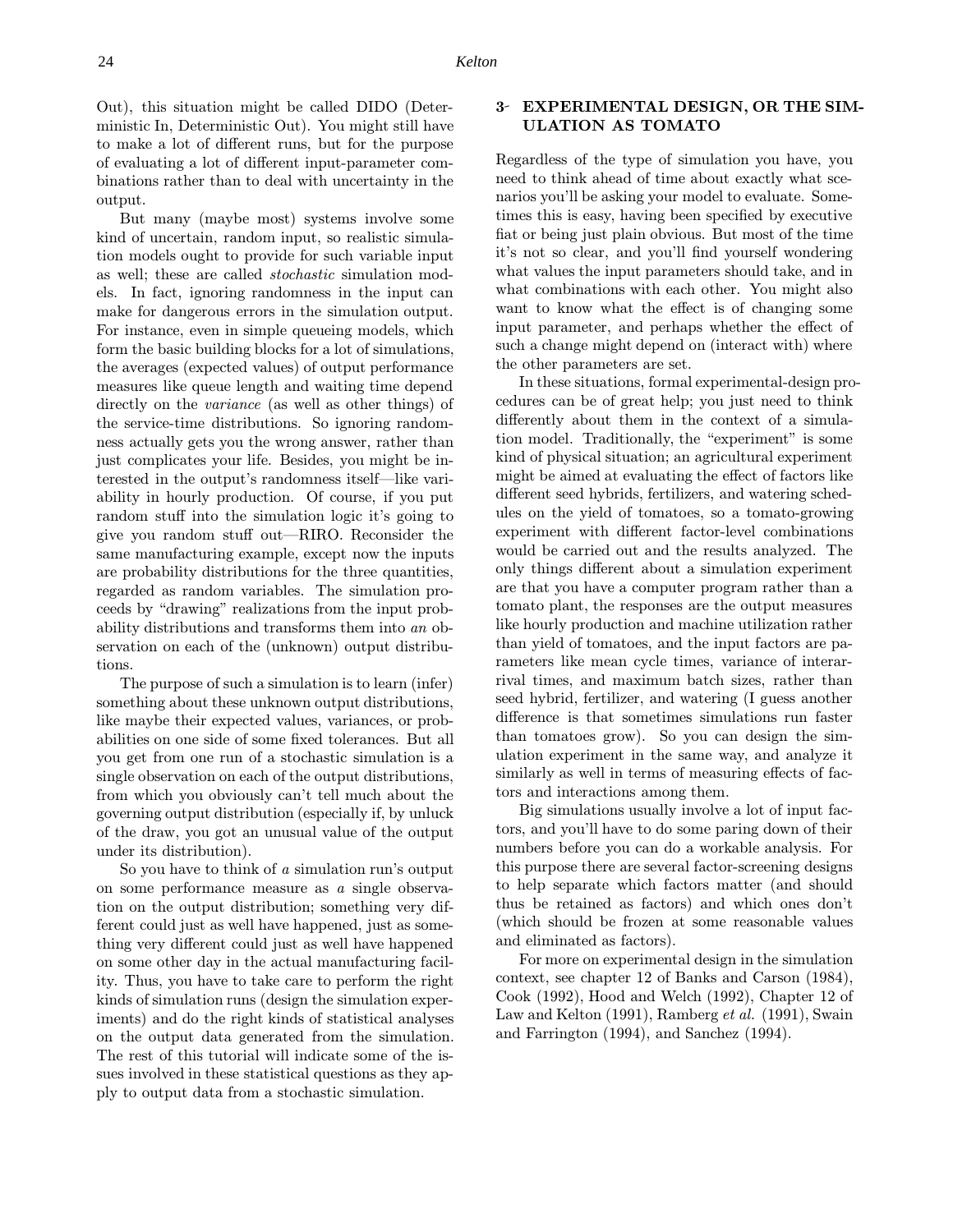## 4 DOES TIME GO BY?

An issue that has as great an impact on what you do with your model as the deterministic/stochastic issue is whether time plays a role in the system and your model of it. Some simulations don't involve the passage of time, and are called static; examples include Monte Carlo evaluation of integrals and prediction with a cross-sectional regression model. The design-and-analysis approach is conceptually simple here (although may still be computationally scary): just repeat, or replicate, the model as many times as necessary to get the precision you need. Methods from classical statistical analysis can usually be used directly. For instance, in estimating an integral via a static Monte Carlo simulation, just get many independent estimates and then take the average, standard deviation, and maybe form a confiduce interval in the elementary way.

But mostsimulations of industrial interestinvolve the passage of time as an important element; these are dynamic simulations, and the design-and-analysis approach can be a lotharder (as discussed in Section 5). From here on I'll assume that a dynamic simulation is what you've got.

## 5- EVALUATING A SINGLE CONFIGURA-TION

As a first step, you might want to evaluate the output from just a single configuration of the model. This section discusses issues involved in doing so, which will then be components of more ambitious goals like comparing alternative configurations or optimizing.

#### 5.1- What to Watch?

In a stochastic simulation you'd really like to know all about the output distributions, but that's asking way too much in terms of the number and maybe length of the replications. So you usually have to settle for various summary measures of the output distributions. Traditionally, people have focused on estimating the expected value (mean) of the output distribution, and this can be of greatinterest. For instance, knowing something about the *average* hourly production is obviously important.

But things other than means might be interesting as well, like the standard deviation of hourly production, or the probability that the machine utilization for the period of the simulation will be above 0.80. In another example you might observe the maximum length of the queue of parts in a buffe somewhere to plan the floor space; in this connection it might be more reasonable to seek a value (called a quantile) below which the maximumqueue length will fall with probability 0.95.

So think beforehand about what you'd like to get out of your simulation; it's easier to ignore things you have than go back and get things you forgot.

#### 5.2 Multivariate Output

You'll probably want to get several different things out of your simulation; the earlier manufacturing example had two outputs, but dozens or scores might be more like it. Since these are all coming out of the same simulation runs, they're likely to be related in some way. For instance, high hourly production is probably associated with high utilization of the machine. So what you really have is a vector of output measures, and so multivariate statistical analyses can sometimes help you with estimating all the output parameters simultaneously, as well as with understanding how they might be related to each other.

For details in the simulation context and further references see Charnes (1991), section 9.7 of Law and Kelton (1991), and Seila (1991, 1992).

#### 5.3 How Long?

A fundamental issue in your planning is whether you want performance measures over the long run (technically infinite, sometimes called steady state) or for a specific (finite, sometimes called  $terminating)$  fixed time period. The answer to this question is not a simulation issue, but rather one concerning the goals of your study. The answer also has obvious impact on how long you run your simulations; it also, perhaps less obviously, affects the kind of statistical analyses you can do on your output.

If a terminating simulation is appropriate for your goals, things are easy (at least in concept). Just run your model for whatever time period is called for, and get your output measures. That's one (replication, thatis). Then repeat(replicate) this until you're happy with your results (described in more detail in Section 5.4 below). A complete run of the simulation constitutes a sample of size one (so isn't worth much), but standard statistical methods can be applied to the results across independent replications. The important thing is that you do multiple replications, not just one run, and use the output values from the entire replications as the fundamental "data points" for the basic ingredients in statistical analysis.

On the other hand, if you really want steady-state measures, the statistical-analysis problems become a lot harder (and, of course, your simulation runs become a lot longer). There are some things you can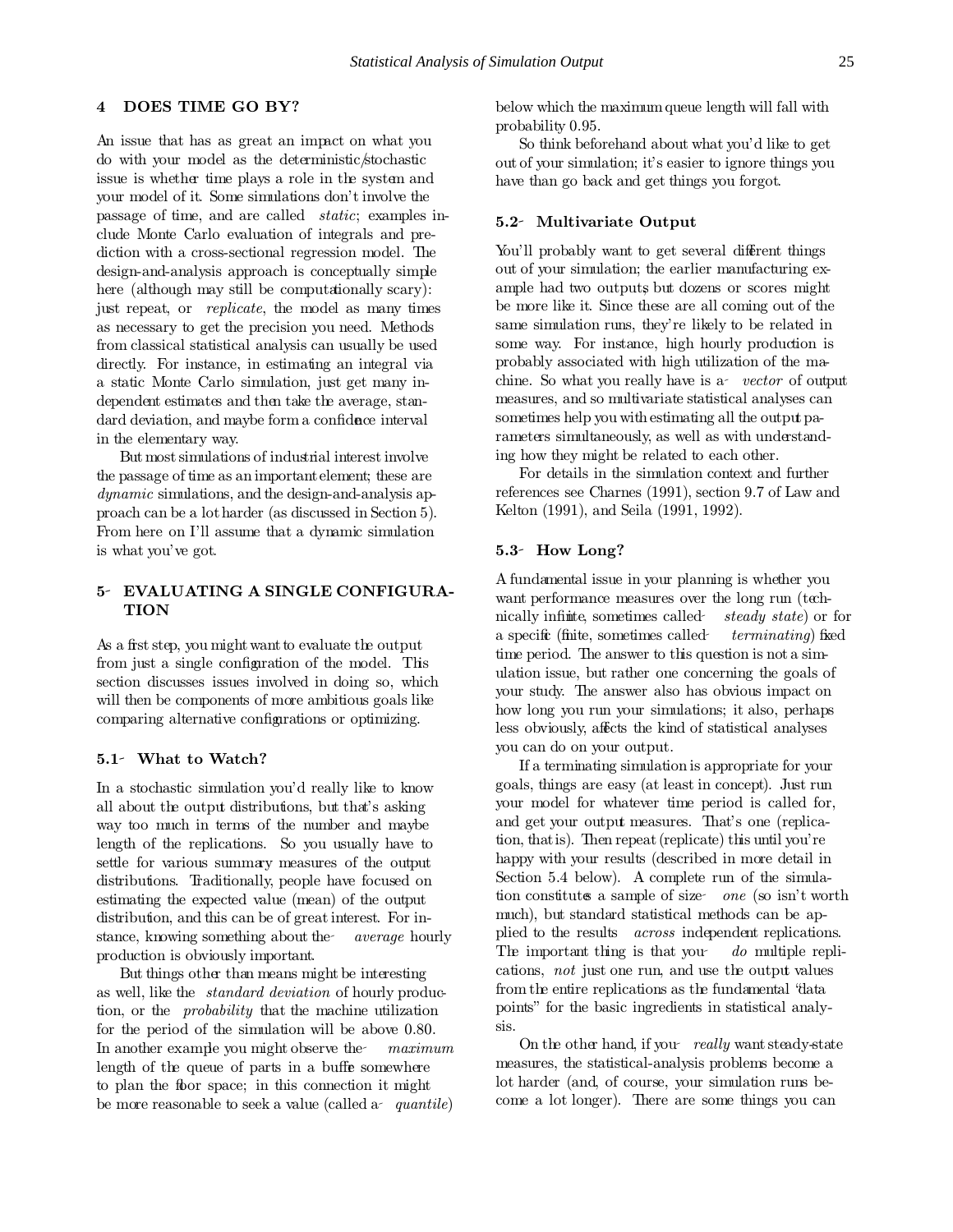do, though, which are described in Section 5.5 below.

#### 5.4 How to Express Things?

Traditionally, people have expressed statistical analyses of simulation output data in the form of confidence intervals (or confidence regions in the case of multivariate output). Compared to hypothesis tests, many people feel that confidence intervals are more informative and useful.

Increasingly, though, clever graphical displays are being used, which may not even involve formal inferential statistical analysis. For instance, histograms or dot plots of the output can indicate clear patterns that might not otherwise emerge from numerical measures. For more on graphical tools for describing simulation output, see Grier (1992).

Of course, animation has become very popular and, in some important ways, effective. But it's essential not to let yourself get swept along in the obvious visual appeal of animation to the exclusion of a proper statistical evaluation. For the fifteen simulated minutes that you had the patience to watch the animation, how do you know that the model was not in some weird state that's not representative of conditions as a whole?

## 5.5 Difficulties and Cautions

Alas, there are some pretty bad things you can do to yourself if you're not pretty careful about how your statistical analysis goes. Maybe the biggest mistake is to take as the basic "data" points for statistical analysis the individual observations coming out of a simulation over time. For instance, you dare not use the sequence of times in queue of successive parts in their raw formin standard statistical calculations (like "sample" variances). The problem is that they're not independent—if one part has a big delay in queue, the next one probably will too—which renders most of classical statistical theory invalid, sometimes with disastrous consequences. For instance, the "sample" variance of the individual part delays in queue will be biased low, perhaps severely, causing you to underestimate the variance and place more confidence in your results' precision than you ought to.

On the bright side, though, people have worked outsome fairlysimple and practical methods for dealing with simulation-generated data that usually work out pretty well. If you have a terminating simulation, for instance, you just make multiple replications and treat the summary statistics from each replication (averages, proportions, extremes, etc.) as the basic "data" points, which can be plugged into standard statistical formulas since the replications are identically distributed and independent of each other.

With steady-state simulations, though things aren't quite so easy. Here are some ideas that people have come up with and tested out:

- **Replication.** Even though you want (simulated) time to go to infinity, you can't. So just make runs as long as you can and then replicate them, pretending that the results give you a picture of being "in" steady state. You then have independent replications, just like in the terminating case, that you can plug into classical statistics. The problem with this is that the initial conditions you use to start the simulation (like everything's empty) are probably pretty atypical of steady state, which biases the run's output, at least for a while. You can make some plots and try to see where things stabilize, deleting the output data prior to that point, or maybe try to find better initial conditions that are more representative of steady state.
- Batch means. Since you want to get as close as you can to steady state, just make one enormously long run. But then you really have only one replication (data point), so you can't estimate variances or do statistical analysis. To "manufacture" more observations out of this, split the run up into "batches" of observations, and treat the means of these batches as being independent unbiased observations of what's going on in steady state. While the initial-condition bias is less severe than with the Replication method, the batch means are notreally independent; the key is to have big batches, and people have developed ways to help you decide how big the batches need to be for your situation.
- Time-series models. The correlated, nonstationary simulation output series can be thought of as a time series, just like economic data such as stock prices or housing starts over time. Then a time-series model (like AR or ARMA) is fit to the data, and the fitted model is used for inference.
- Standardized time series. Aprocess version of the central limit theorem is applied to "standardize" the output series, and methods for statistical analysis have been worked out based on this.
- Regeneration cycles. Some simulations return now and then to a state fromwhich they "start over" probabilistically. For instance, if a queue empties out at some point it looks just like it did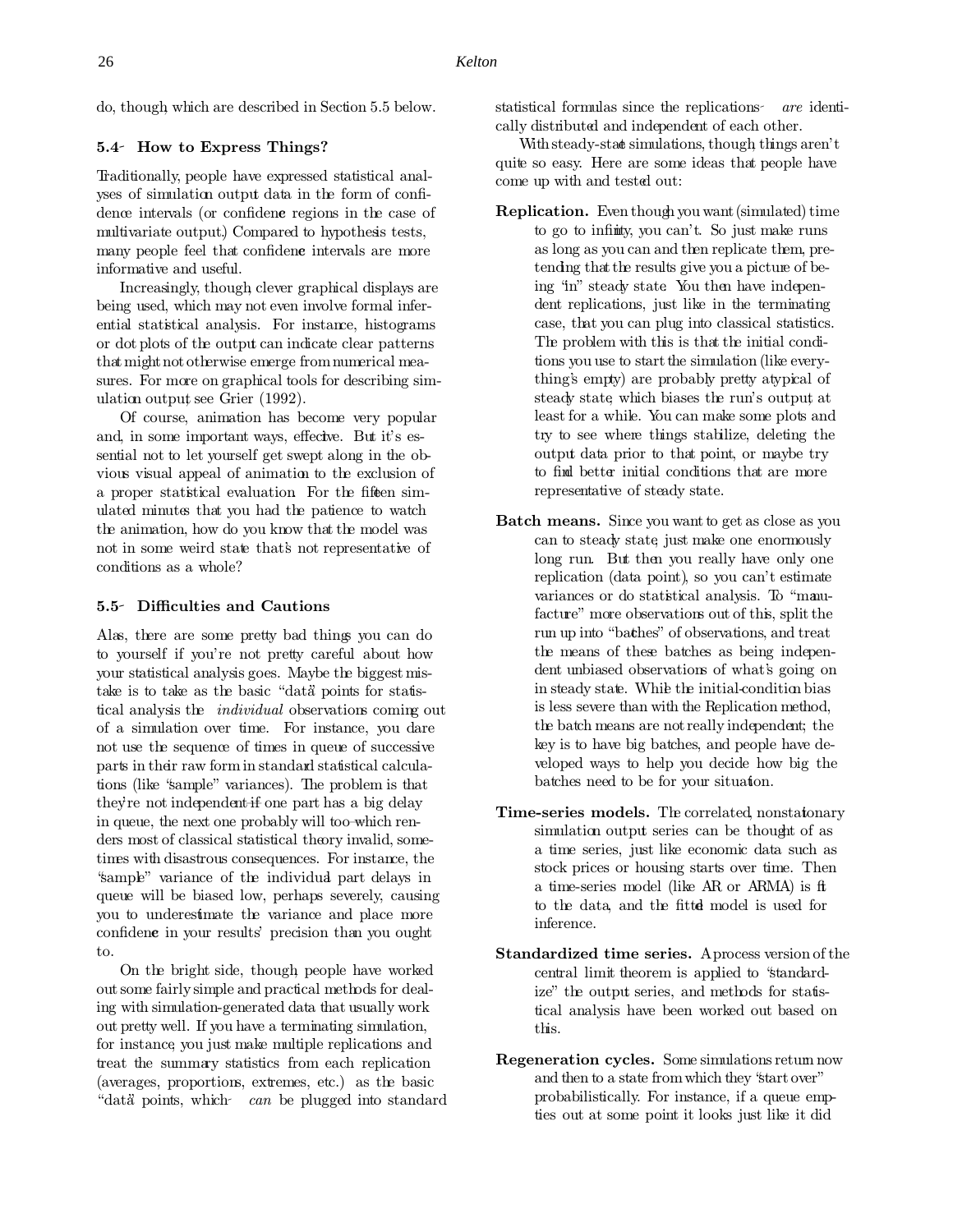at the beginning (assuming it started empty). This creates independent *cycles* that are manipulated for statistical analysis.

Spectral analysis. Estimates of the correlation structure of the process are used to form a variance estimate for statistical analysis.

You get the idea that this is a hard problem, and that there is no completely satisfactory solution.

There's a very large literature on this subject, and the above list is a pretty thin tour of these methods. But they're all explained in detail elsewhere; see Alexopoulos (1993, 1994), chapter 11 of Banks and Carson (1984), chapter 3 of Bratley, Fox, and Schrage (1987), Charnes (1993), chapters 2, 3, and 5 of Fishman (1978), Goldsman (1992), chapter 7 of Khoshnevis (1994), Kleijnen (1987), chapter 9 of Law and Kelton (1991), Lewis and Orav (1989), chapter 6 of Ripley (1987), Seila (1991, 1992), and chapter 6 of Thesen and Travis (1992).

### 6- COMPARING ALTERNATIVES

Most of the time you'll be considering several different configurations of a simulation model, perhaps distinguished from each other by input-parameter values or by logical and structural differences. On the basis of some output performance measure, you mightlike to estimate the difference between various pairings of the configurations, perhaps expressed as a confidence interval for a difference or maybe a test of the null hypothesis that there is no difference. Most of the methods described in Section 5.5 can be adapted for these kinds of goals. For instance, in a terminating simulation you can use paired-sample confidence intervals for the difference discussed in any elementary statistics book. The same difficulties and cautions apply, though, if you're interested in steady state.

Simulation is an ideal setting in which to apply any of several selection and ranking techniques. For instance, you can invoke statistical methods (basically telling you how much data you need to collect) that allow you to declare one of your alternatives as being the best on some criterion, and be highly confident that you're right about your choice. What makes simulation an attractive setting for this is that these techniques often require two-stage or sequential sampling (deciding on the sample size on the fly), which is a lot easier to do in simulation than in growing tomatoes.

For more depth on these subjects, see chapter 12 of Banks and Carson (1984), Goldsman, Nelson, and Schmeiser (1991), chapter 10 of Law and Kelton (1991), Goldsman and Nelson (1994), or chapter 7 of Thesen and Travis (1992).

## 7- VARIANCE REDUCTION

Section 5.5 dwelt on some of the difficulties and dangers in dealing with simulation data, but on the positive side there are some important opportunities not available when experimenting with tomatoes. Ease of sequential sampling, as mentioned in Section 6, was one example.

But a more important example is to reduce the variance of the output without doing any (well, hardly any) extra work. Such variance-reduction techniques often proceed by exploiting your ab ility to control the random-number generator driving the simulation, and re-use random numbers to induce helpful correlations that reduce noise in the output.

For instance, when comparing several alternative configurations of a manufacturing facility you could use the same randomnumbers, properly synchronized, to drive all configurations. This would result in the same jobs' arriving to the facilities at the same times, and with the same processing requirements. Whatever differences in performance you observe are thus attributable to configuration difference rather than to "environmental" differences in the arriving jobs (since there weren't any such differences). While intuitively appealing, there is actually firm statistical foundation for this, and the variance of the difference is usually reduced. This strategy, known as common random numbers, is often used unconsoiusly by just starting the runs for all alternatives with the same random-number streams and seeds.

There are manyother sophisticated variance-reduction ideas; for details see chapter 2 of Bratley, Fox, and Schrage (1987), chapter 3 of Fishman (1978), chapter 11 of Law and Kelton (1991), Kleijnen (1987), L'Ecuver (1994), Lewis and Orav (1989), chapter  $7$ of Morgan (1984), Nelson (1992), and chapter 5 of Ripley (1987).

#### 8- WHAT IF YOU WANT SENSITIVITIES?

Related to the question of comparing alternatives is the more micro-level question of measuring the effect on the output due to a change in one or several of the inputs. For example, how much would hourly production increase if the mean cycle time on a critical machine were reduced by a small amount? Viewing the output as a (complicated) function of the input, this is a question about a partial derivative of the output with respect to one of the inputs.

A direct way to address this is to make two sets of runs—one at the original value and another at the changed value of the input parameter—and then look at the difference. There are other ways of doing this, though, that are more clever (and maybe more com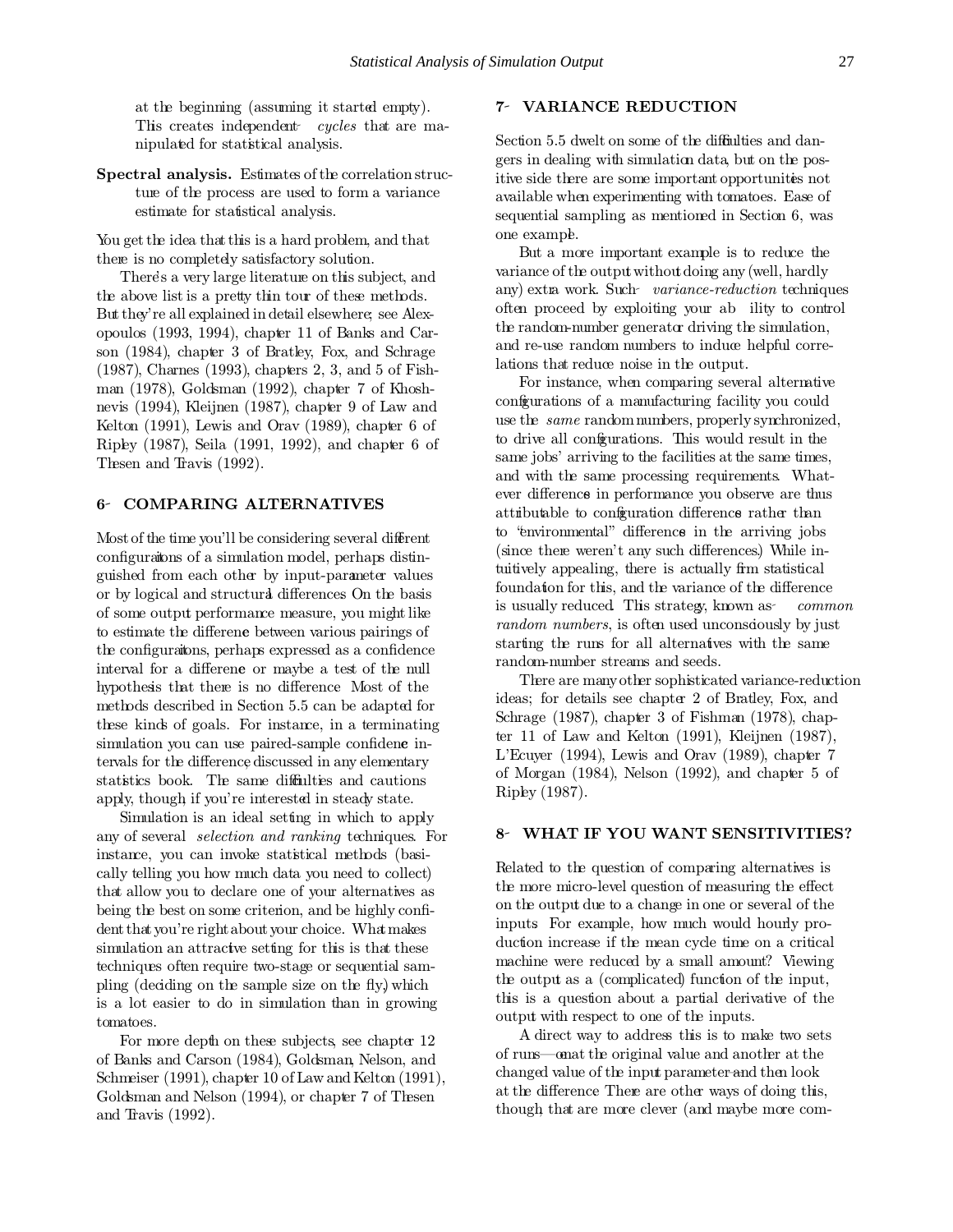plicated), yetare also more economical fromthe point of view of the amount of simulating you have to do.

Details on these methods can be found in chapter 12 of Law and Kelton (1991), Glasserman and Glynn (1992), Ho (1992), L'Ecuyer (1991), and Strickland (1993).

### 9- METAMODELS

Thinking of the simulation logic and action as being a transformation of inputs into outputs the notion arises that a simulation is just a function, albeit a pretty complicated one that you can't write down as some little formula. But it might be possible to  $ap$ proximate what the simulation does with some little formula, which could be particularly useful if a large number of input-factor combinations are of interest and it takes a long time to run the simulation.

So people sometimes fit a regression model to the simulation model, with the dependent variable's being the simulation output and the independent variables' being the input parameters to the simulation. All the usual techniques for building regression models come into play, like selecting important subsets of the independent variables, modeling nonlinearities, and considering interactions. Since this is a (regression) model of a (simulation) model, it's sometimes called a metamodel.

For more on metamodeling, see Barton (1992), Hood and Welch (1993), Kleijnen (1987), and chapter 12 of Law and Kelton (1991).

# 10 DOING THE BEST YOU CAN TO FIND OPTIMAL CONFIGURATIONS

The ultimate, maybe, in using a simulation model is to find input-factor settings that optimize some performance measure. This could involve several of the above issues, including gradient estimation, metamodeling, and comparing alternatives. Now optimization of nonlinear functions is a hard enough problem in itself, but in a stochastic simulation you have uncertainty in terms of measuring the response, as well as the statistical difficulties described in Section 5.5. So this is truly a tall order.

People have made importantadvances in this, though. One idea is to estimate the partial derivatives at a point (the gradient), then move in the direction of steepest descent (if you're minimizing) or steepest ascent (if you're maximizing). You could also ft a regression metamodel as in Section 9 and then use simple calculus to optimize itin lieu of the simulation itself. There are, to be sure, many more techniques (like adaptation of stochastic-programming methods) that have been developed or are under investigation;

for more details see Azadivar (1992), Fu (1994), or chapter 12 of Law and Kelton (1991).

#### 11- CONCLUSIONS

While all the details, methods, and cautions of doing a good job at output analysis may seem bewildering, you really owe itto yourself to try to getas much honest, precise information out of your hard-built simulation model as you can. While there are dangers and diffulties at times, there are also reliable and robust methods available. Moreover, some simulationsoftware products now have output-analysis capabilities built in to facilitate things.

#### REFERENCES

- Alexopoulos, C. 1993. Advanced simulation output analysis for a single system. In Proceedings of the 1993 Winter Simulation Conference, ed. G.W. Evans, M. Mollaghasemi, E.C. Russell, and W.E. Biles, 89–96. WSC Board of Directors.
- Alexopoulos, C. 1994. Areview of advanced methods for simulation output analysis. In Proceedings of the 1994 Winter Simulation Conference, ed. J.D. Tew, M.S. Manivannan, D.A. Sadowski, and A.F. Seila, 133–140. WSC Board of Directors.
- Azadivar, F. 1992. A tutorial on simulation optimization. In Proceedings of the 1992 Winter Simulation Conference, ed. J.J. Swain, D. Goldsman, R.C. Crain, and J.R. Wilson, 198–204. WSC Board of Directors.
- Banks, J. and J.S. Carson, II. 1984. Discrete-event system simulation. Englewood Cliffs, New Jersey: Prentice-Hall.
- Barton, R.R. 1992. Metamodels for Simulation Input-OutputRelations. In Proceedings of the 1992 Winter Simulation Conference, ed. J.J. Swain, D. Goldsman, R.C. Crain, and J.R. Wilson, 289–299. WSC Board of Directors.
- Bratley, P., B.L. Fox, and L.E. Schrage. 1987. A guide to simulation. 2nd ed. New York: Springer-Verlag.
- Charnes, J.M. 1991. Multivariate simulation output analysis. In Proceedings of the 1991 Winter Simulation Conference, ed. B.L. Nelson, W.D. Kelton, and G.M. Clark, 187–193. WSC Board of Directors.
- Charnes, J.M. 1993. Statistical analysis of output processes. In Proceedings of the 1993 Winter Simulation Conference, ed. G.W. Evans, M. Mollaghasemi, E.C. Russell, and W.E. Biles, 41–49. WSC Board of Directors.
- Cook, L.S. 1992. Factor screening of multiple responses. In Proceedings of the 1992 Winter Sim-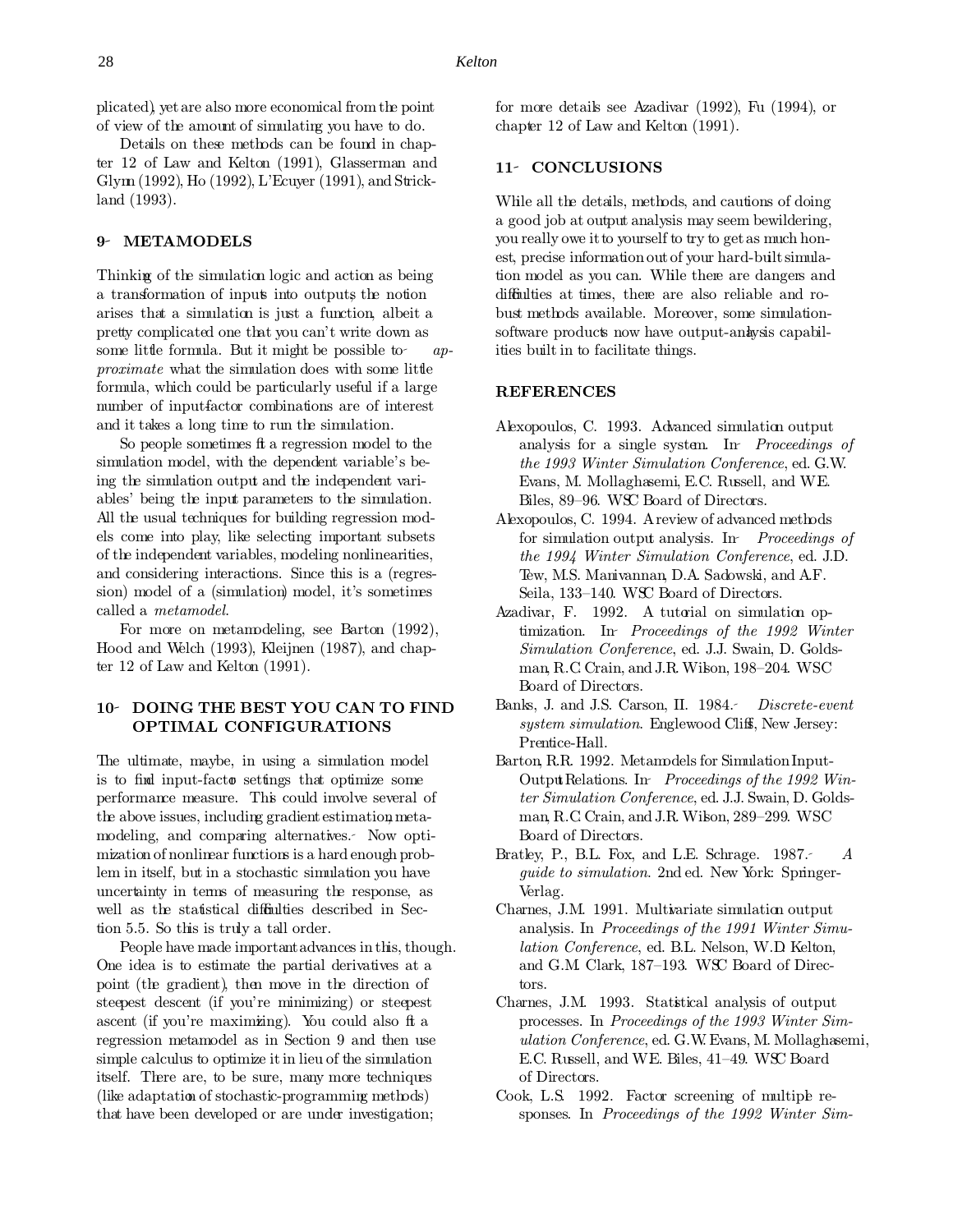ulation Conference, ed. J.J. Swain, D. Goldsman, R.C. Crain, and J.R. Wilson, 174–180. WSC Board of Directors.

- Fishman, G.S. 1978. Principles of discrete event simulation. New York: John Wiley & Sons.
- Fu, M.C. 1994. A tutorial review of techniques for simulation optimization. In Proceedings of the 1994 Winter Simulation Conference, ed. J.D. Tew, M.S. Manivannan, D.A. Sadowski, and A.F. Seila, 149–156. WSC Board of Directors.
- Glasserman, P. and P.W. Glynn. 1992. Gradient estimation for regenerative processes. In *Proceed*ings of the 1992 Winter Simulation Conference, ed. J.J. Swain, D. Goldsman, R.C. Crain, and J.R. Wilson, 280-288. WSC Board of Directors.
- Goldsman, D. 1992. Simulation output analysis. In Proceedings of the 1992 Winter Simulation Conference, ed. J.J. Swain, D. Goldsman, R.C. Crain, and J.R. Wilson, 97-103. WSC Board of Directors.
- Goldsman, D. and B.L. Nelson. 1994. Ranking, selection and multiple comparisons in computer simulation. In Proceedings of the 1994 Winter Simulation Conference, ed. J.D. Tew, M.S. Manivannan, D.A. Sadowski, and A.F. Seila, 192–199. WSC Board of Directors.
- Goldsman, D., B.L Nelson, and B. Schmeiser. 1991. Methods for selecting the best system. In Proceedings of the 1991 Winter Simulation Conference, ed. B.L. Nelson, W.D. Kelton, and G.M. Clark, 177–186. WSC Board of Directors.
- Grier, D.A. 1992. Graphical techniques for output analysis. In Proceedings of the 1992 Winter Simulation Conference, ed. J.J. Swain, D. Goldsman, R.C. Crain, and J.R. Wilson, 314–319. WSC Board of Directors.
- Ho, Y.-C. 1992. Perturbation analysis: concepts and algorithms. In Proceedings of the 1992 Winter Simulation Conference, ed. J.J. Swain, D. Goldsman, R.C. Crain, and J.R. Wilson, 231–240. WSC Board of Directors.
- Hood, S.J. and P.D. Welch. 1992. Experimental design issues in simulation with examples from semiconductor manufacturing. In Proceedings of the 1992 Winter Simulation Conference, ed. J.J. Swain, D. Goldsman, R.C. Crain, and J.R. Wilson, 255–263. WSC Board of Directors.
- Hood, S.J. and P.D. Welch. 1993. Response surface methodology and its application in simulation. In Proceedings of the 1993 Winter Simulation Conference, ed. G.W. Evans, M. Mollaghasemi, E.C. Russell, and W.E. Biles, 115–122. W.S. Board of Directors.
- Kelton, W.D. 1994. Analysis of output data. In  $Pro$ ceedings of the 1994 Winter Simulation Confer-

ence, ed. J.D. Tew, M.S. Manivannan, D.A. Sadowski, and A.F. Seila, 62–68. WSC Board of Directors.

- Kelton, W.D. 1995. A Tutorial on design and analysis of simulation experiments. In Proceedings of the 1995 Winter Simulation Conference, ed. C. Alexopoulos, K. Kang, W.R. Lilegdon, and D. Goldsman, 24–31. WSC Board of Directors.
- Kelton, W.D. 1996. Statistical issues in simulation. In Proceedings of the 1996 Winter Simulation Conference, ed. J. Charnes, D. Morrice, D. Brunner, and J. Swain, 47–54. WSC Board of Directors.
- Khoshnevis, B. 1994. Discrete systems simulation. New York: McGraw-Hill.
- Kleijnen, J.P.C. 1987. Statistical tools for simulation practitioners. New York: Marcel Dekker, Inc.
- Law, A.M. and W.D. Kelton. 1991. Simulation modeling and analysis. 2nd ed. New York: McGraw-Hill.
- L'Ecuyer, P. 1991. An overview of derivative estimation In Proceedings of the 1991 Winter Simulation Conference, ed. B.L. Nelson, W.D. Kelton, and G.M. Clark, 28–36. WSC Board of Directors.
- L'Ecuyer, P. 1994. Efficency improvement and variance reduction. In Proceedings of the 1994 Winter Simulation Conference, ed. J.D. Tew, M.S. Manivannan, D.A. Sadowski, and A.F. Seila, 122–132. WSC Board of Directors.
- Lewis, P.A.W and E.J. Orav. 1989. Simulation methodology for statisticians, operations analysts, and engineers, volume I. Belmont, California: Wadsworth, Inc.
- Morgan, B.J.T. 1984. Elements of simulation. London: Chapman and Hall.
- Nelson, B.L. 1992. Designing efficient simulation experiments. In Proceedings of the 1992 Winter Simulation Conference, ed. J.J. Swain, D. Goldsman, R.C. Crain, and J.R. Wilson, 126–132. WSC Board of Directors.
- Ramberg, J.S., S.M. Sanchez, P.J. Sanchez, and L.J. Hollick. 1991. Designing simulation experiments: Taguchi methods and response surface metamodels. In Proceedings of the 1991 Winter Simulation Conference, ed. B.L. Nelson, W.D. Kelton, and G.M. Clark, 167–176. WSC Board of Directors.
- Ripley, B.D. 1987. Stochastic simulation. New York: John Wiley & Sons.
- Sanchez, S.M. 1994. A robust design tutorial. In Proceedings of the 1994 Winter Simulation Conference, ed. J.D. Tew, M.S. Manivannan, D.A. Sadowski, and A.F. Seila, 106–113. WSC Board of Directors.
- Seila, A.F. 1991. Output analysis for simulation. In Proceedings of the 1991 Winter Simulation Con-